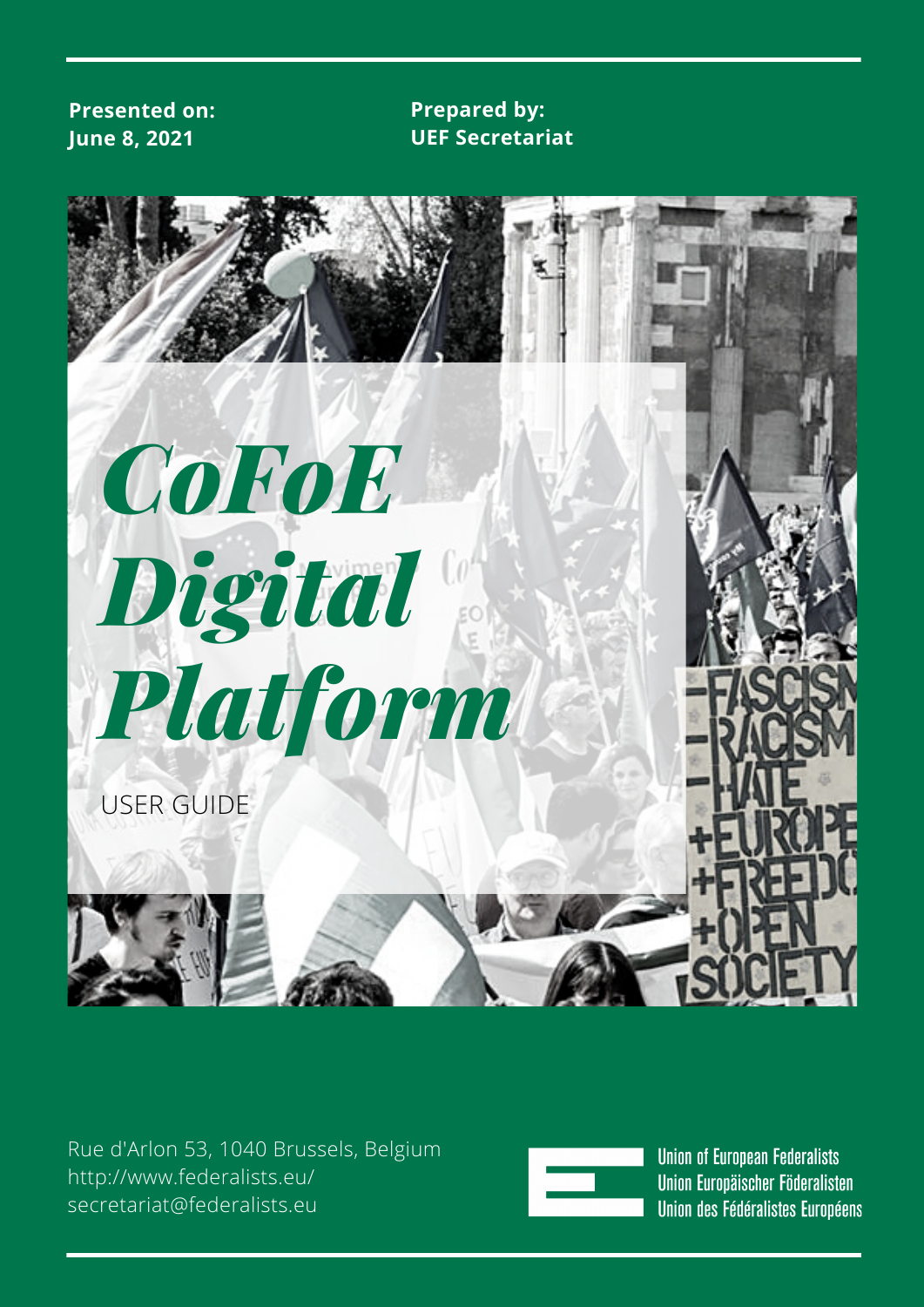# 1. PARTICIPATION IN THE DIGITAL PLATFORM [FUTUREU.EUROPA.EU](https://futureu.europa.eu/)

For the European citizens, being present in a structured and effective way, as well as being recognisable on the platform with its proposals, becomes a necessary condition both for conveying its political message and for enhancing meetings on the ground at all levels.

The aim is to be influential in order to condition future decision-making processes, to bring out the drive for reform of the European Treaties.

What was clearly explained during the presentation of the platform, answering specific questions in an explicit way, is that the topic of the revision of the Treaties, considered a taboo by many member states, will become unavoidable if it emerges from the debate and the requests of citizens, on the platform. From there, it can be conveyed both to the European citizens' panels and, above all, to the plenary session.

The platform will therefore be in the coming months, until the conclusion of the process of confrontation with the citizens, the only tool at our disposal to convey ideas and political messages to the Conference.

With a view to a debate as inclusive as possible and aimed at advancing federalist demands, **we encourage all citizens to organise debates link to our political proposals on the platform**, which can be attractive to a diverse audience and allow collaboration with local and regional actors.

The debate should have a format that seeks to make the participants protagonists of the discussion.

Below is a summary of the indications in the user guides of the platform to help you organise your events.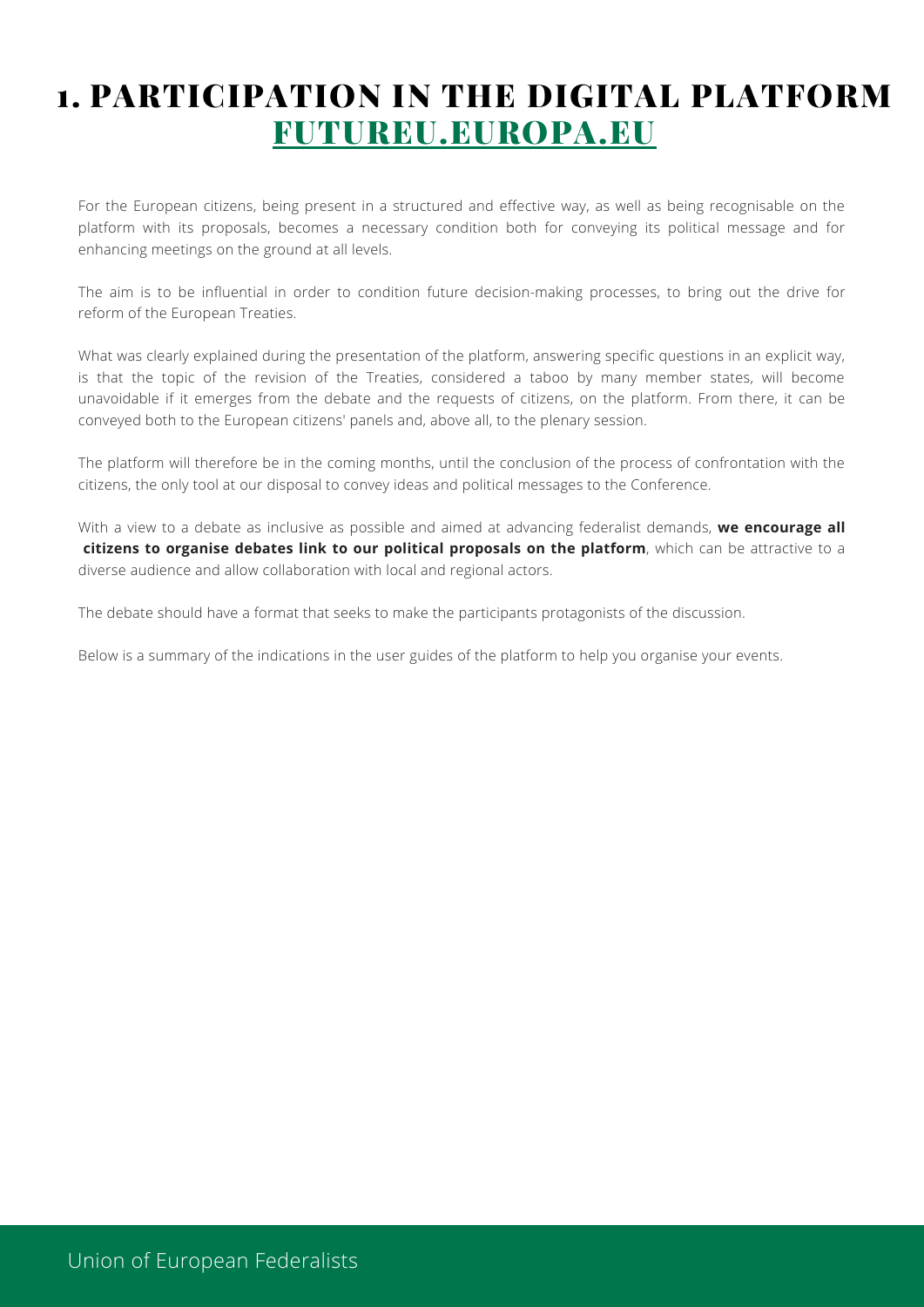# 1.1 OBJECTIVES

- To organise meetings and, where possible, open citizens' assemblies on the future of Europe in order to bring out your proposals and bring citizens to discuss and possibly share them;
- Stimulate the participants of the events to subscribe to the futurEU.europa.eu platform and possibly support the your proposals, feeding the online debate;

## 1.2 HOW TO PARTICIPATE IN THE DEBATE ON THE DIGITAL PLATFORM

1. Login and register to the platform: to access the conference platform, register [here](https://futureu.europa.eu/).

At this point, you will be updated on citizens ideas and events and ready to interact in a huge virtual European public square.

# 1.3 HOW CAN I SUPPORT IDEAS ON THE PLATFORM?

Everyone's contribution is important!

1.Start by inviting your contacts to sign up for registration in the platform;

2.Support ideas on the platform.

3.Participate in debates and events

4.Translate proposals into the national language, add the link to the original idea published at the bottom, always inviting everyone to endorse the original idea as well;

5.Organise events to discuss the ideas in your local communities

6. Follow and share your ideas also through social media with the hashtag **#TheFutureIsYours.**

The UEF secretariat (secretariat@federalists.eu) is at your disposal for information, help and collaboration.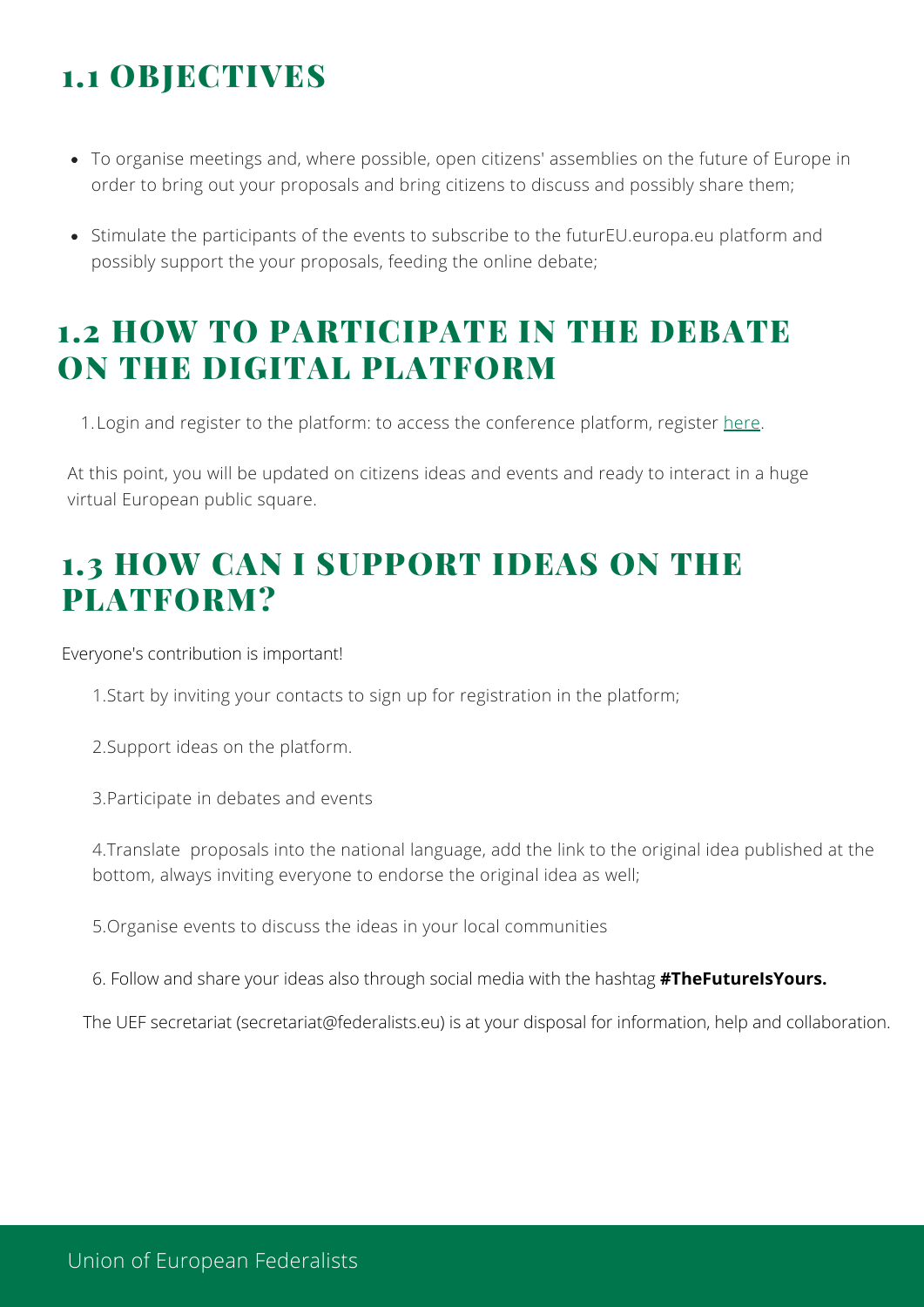# 2. ORGANISING EVENTS & PARTICIPATING IN THE DIGITAL PLATFORM OF THE #COFOE

### 2.1 OBJECTIVES

- Enabling particpated meetings about the future of Europe
- Focusing on your ideas and proposals
- Building consensus on our ideas and enabling people to share their support
- Prepare a clear, representative and honest report to be sent to publish on the Conference platform.  $\cdot$

## 2.2 BEFORE THE EVENT

Please fill the following completed form an register it in the digital [platform](https://futureu.europa.eu/) of the Conference on the Future of Europe.

Specifically provide the following details:

- **Title**
- **Description** (also the main topic of the event and to whom it is addressed) Type of event (online, inperson or both)
- **Address** (branch office/regional centre)
- **Location** (physical location if in presence, website, fb page if online) Location details (provide further information if necessary)
- **Date, start time and end time**
- **Category** (scope according to the areas identified by the Conference). Tick the box on the platform. Our suggestion is to select European Democracy
- **Registration URL for online events** (link to external registration system, fb page, website)

## 2.3 AFTER THE EVENT

Prepare a **report** so that it can be attached to your event, previously published on the Conference platform.

**Remember: The event report should give everyone an overview of what happened during the event, so it should be detailed.**